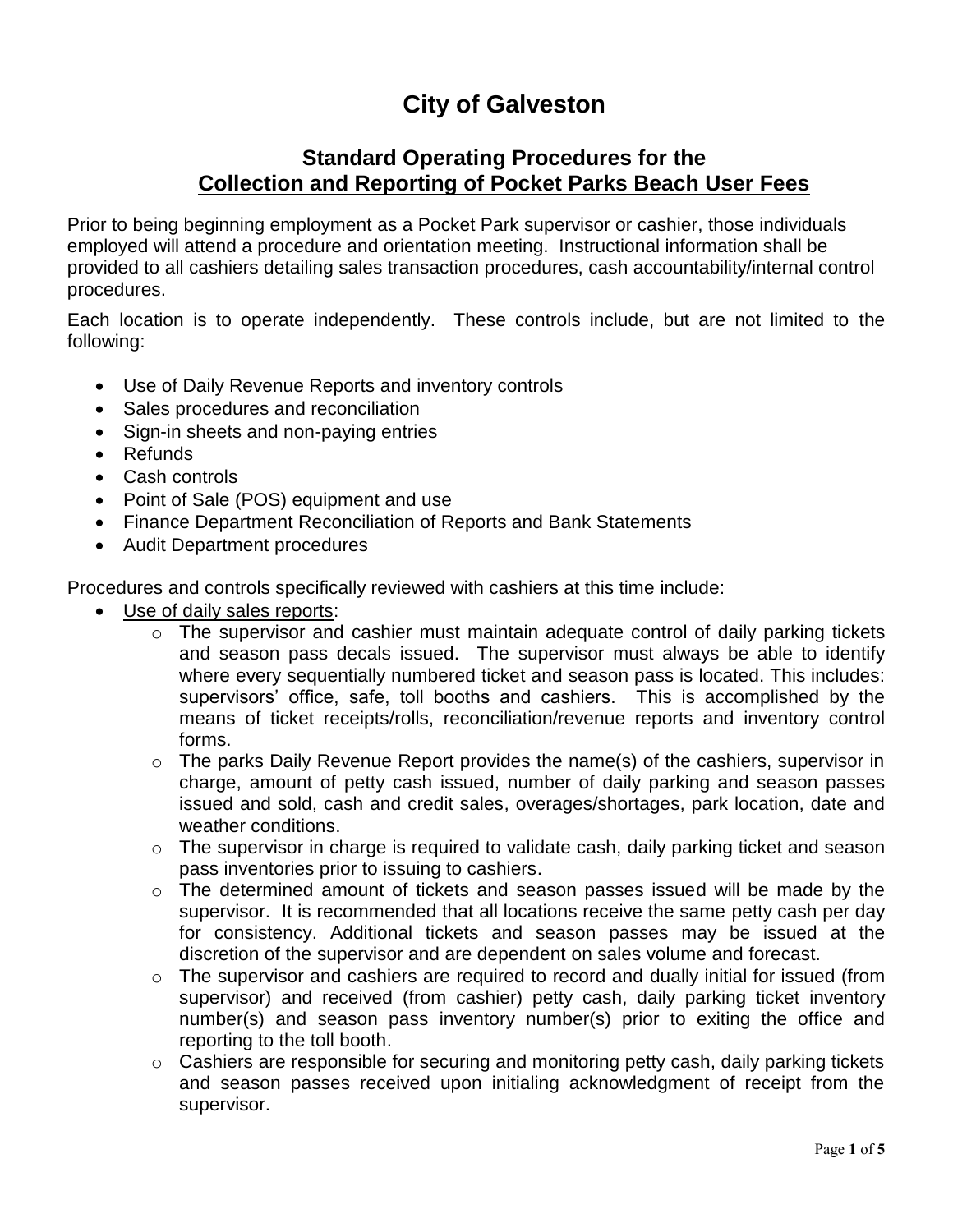- Sales procedures:
	- o Every approaching vehicle must be acknowledged by the cashier and greeted upon arriving to the toll booth.
	- o Every daily parking sales customer must be issued a daily parking ticket.
	- o The cashier must inform every customer of the vehicle entry rate, park rules listed in the back of the ticket, no refund or re-entry rule and to display the ticket on the dashboard.
	- o Every season pass customer must be issued a season pass decal.
	- o The cashier must inform every season pass customer to adhere the season pass decal on the driver's side windshield, non-transfer of season passes and the requirement to sign-in upon every future vehicle entry.
	- o A season pass customer information form must be filled out for each season pass sold prior to issuing the season pass to the customer. The season pass form must be legible and submitted as support documentation to the supervisor at the end of the shift.
	- o At the end of the shift the supervisor and cashier reconcile daily ticket and season pass sales to cash and POS/credit receipts to determine cash accountability. The reconciliation process is accomplished by accounting for the number of tickets and season passes sold, the number returned/refunded and any adjustments for free admissions.
	- o At the end of the shift cashiers are to submit all cash and sales documentation to the supervisor. All cash including petty cash must be counted by both the supervisor and cashier prior to the supervisor taking full possession of the cash.
	- o All discrepancies are to be documented, reported and recorded. Discrepancies of \$25 or more are to be reported to the department head for review. Cashiers that have repeated discrepancies of any amount will be subject to counseling, relocation to another position or termination.
	- o Cashiers are required to cash out with the supervisor before going on breaks.
	- $\circ$  The supervisor is responsible for immediately notifying their department head of any discrepancies with sales receipts and personnel issues.
	- o Cashiers are required to request additional tickets and passes when inventories become low.
- Sign-in Sheets and Non-paying Entries Cashiers are issued daily sign-in sheets used to record the following non-paying vehicle entries:
	- o Local Police, Fire, EMS and Beach Patrol. Vehicles must be clearly marked with exempt license plates.
	- o City of Galveston, Galveston County and Galveston Park Board. Vehicles must be entering the park on official business, be clearly marked and have exempt plates.
	- o State and Federal Government vehicles. Vehicles must be entering the park on official business, clearly marked and have exempt or federal government plates.
	- o City of Galveston staff and council members with proper identification and on official business.
	- o Galveston County staff with proper identification and on official business.
	- o United States Military Veterans and United States Active Military Personnel.
	- o Disabled customers with a state issued ID, official placard or license plate.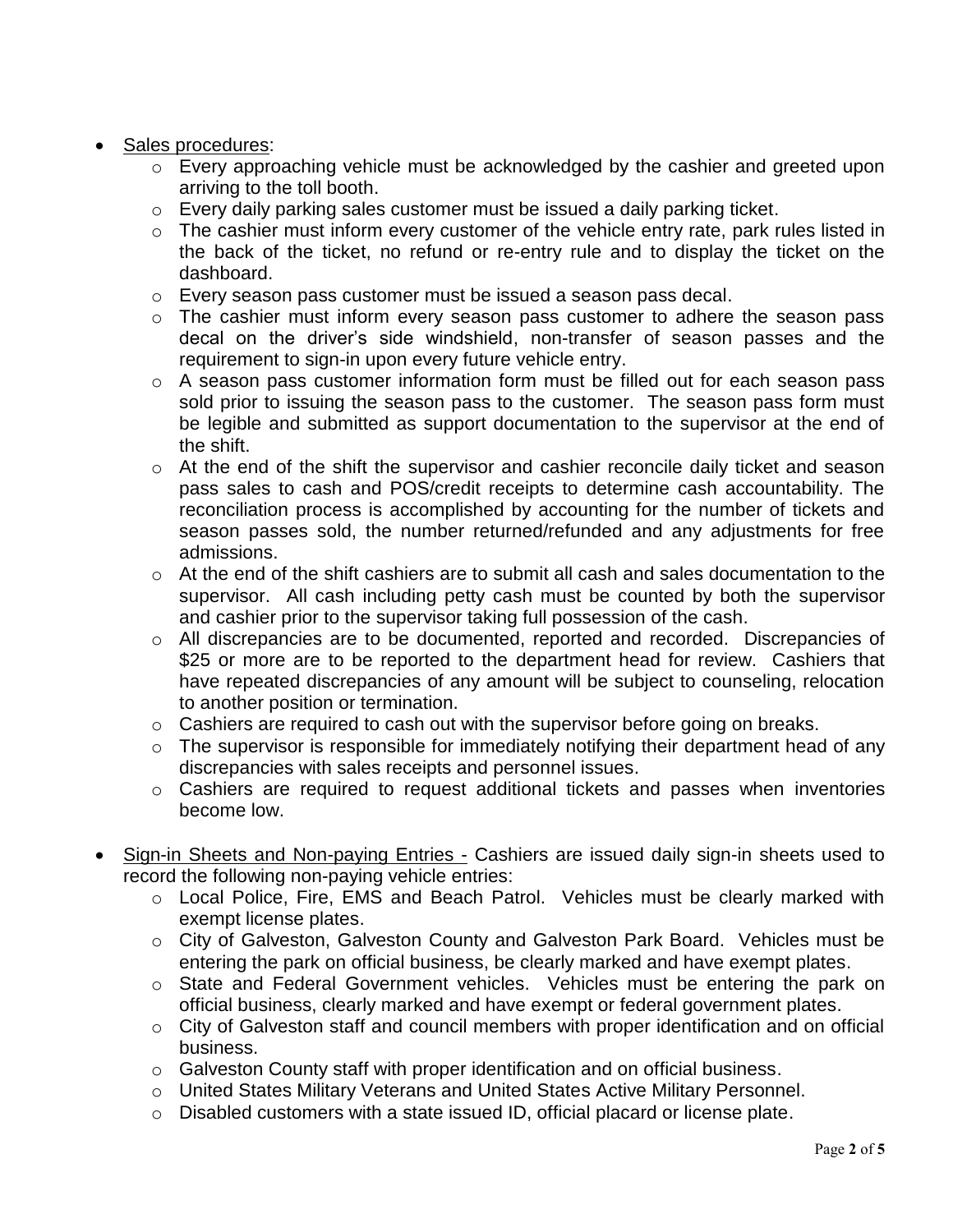- o Apart from emergency vehicles, all non-paying vehicle entries must be recorded on the daily sign-in sheet by the person driving the vehicle. The entry must be legible, include the time of entry and the company or entity the driver is representing.
- o Emergency vehicle entries must be recorded on the sign-in sheet by the cashier.
- o Season pass holders must sign in each time their vehicle enters the park. The sign in must include the season pass inventory number, name of driver and time of entry.
- o Cashiers are required to contact the supervisor to request authorization for any nonpaying entries not listed on this document.
- o Discrepancies, unauthorized or false reporting of free admissions will be immediately addressed by the supervisor and are subject to disciplinary measures, including the cashier's removal from duties.
- Refunds and U-turns:
	- $\circ$  The supervisor in charge is authorized to issue refunds at their discretion.
	- o Cashiers are not authorized to issue refunds without the approval of the supervisor.
	- o All refunds must be clearly recorded on the sign-in sheet and noted on the Daily Revenue Report.
	- $\circ$  Non-paying U-turns more than 20 feet from the toll booth and/or quick visits are not permitted.
	- o All U-turns must be recorded on the sign-in sheet.
- Cash Handling:
	- o Supervisors and cashiers are required to count and dually verify and initial, on the Daily Revenue Report for the issuance and amount of petty cash received at the start of each shift.
	- $\circ$  Supervisors and cashiers are required to report and dually sign for actual cash sales including overages and shortages on the Daily Revenue Report.
	- $\circ$  Cashiers are responsible for securing and maintaining control of petty cash upon verification of receipt.
	- o Supervisors and cashiers are required to secure and maintain cash drawers at all times.
	- o Cash sales receipts must immediately be placed in the cash drawer.
	- $\circ$  Cashiers are required to request from the supervisor a cash drop upon the collection of \$400 in sales. Supervisors and cashiers are allowed make cash drops for lesser amounts.
	- o All cash drops must be dually counted and verified by the cashier and supervisor prior to the transfer.
	- o Supervisors must immediately secure all cash drops in the park safe or deposit in the bank night drop.
	- o Cashiers are not to comingle personal money with cash sales receipts and petty cash.
	- o Cashiers are not to keep personal cash in their pockets or toll booth.
	- o Cashiers are not allowed to accept bills larger than \$50.
	- o Cashiers are not allowed give change to non-customers.
	- $\circ$  Cashiers are not to discuss or reveal the amount of sales, cash on hand or number of vehicle entries to the public. The supervisor must be notified of requests for information of this type.
	- o Cashiers are not allowed to have visitors at the toll booth.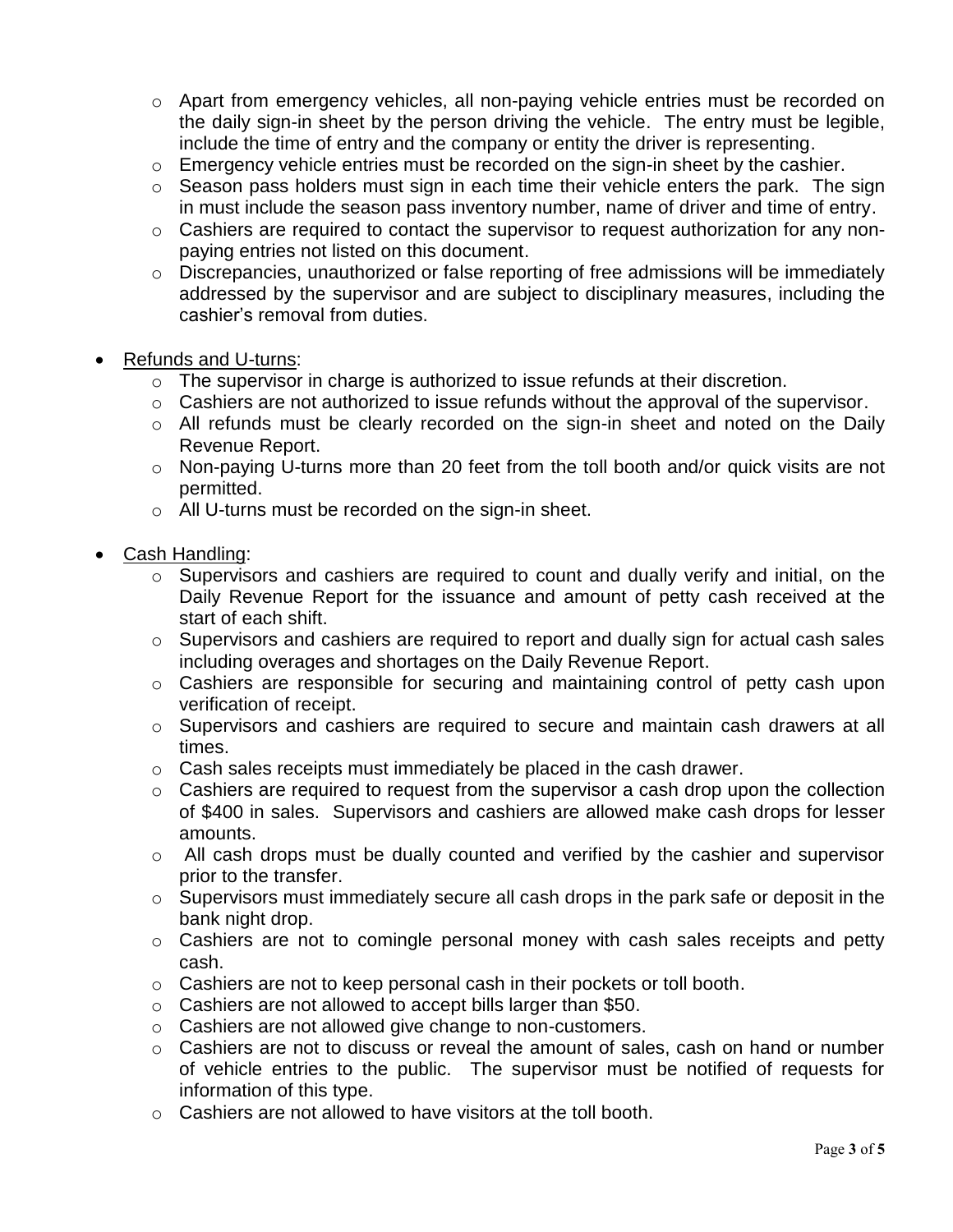## Cash Deposits:

- $\circ$  Daily cash receipts are compiled into a deposit and shall be made by the supervisor at the bank night drop box immediately after reconciling sales and securing park facilities.
- $\circ$  A deposit receipt is available the next business day for all deposits made at the night drop box. The supervisor is to submit to the director of parks and recreation, finance department or designee, official copies of the night drop deposit receipt, credit sales batch report and corresponding Daily Revenue Report.
- o Deposit receipts, credit sales batch report and corresponding Daily Revenue Reports are to be submitted no later than 12pm the following business day.
- o The supervisor must contact their immediate supervisor if the daily deposit cannot be made.
- Point of Sale (POS) equipment procedures:
	- $\circ$  It is the responsibility of the cashier to use their assigned username when logging into the POS equipment.
	- o All credit and debit card sales must be processed on the POS equipment.
	- o All cash sales must be entered into the POS equipment.
	- o Cashiers are to immediately report any loss of wi-fi connection or other malfunctions of the POS equipment to their supervisor.
	- o POS equipment must be batched out at the end of each shift.
	- o Daily batch reports are to be recorded, printed and submitted with the parks corresponding Daily Revenue Report.
- Deposit to the Finance Department:
	- $\circ$  All the day's cash receipts should be deposited to the supervisor's office immediately after closing the toll booth.
	- o Cashiers must return all unsold tickets and season pass decals to the supervisor at the end of the shift.
	- o The supervisor will secure all unsold tickets, season pass decals and cash in the safe by end of business. The inventory will be counted as soon as possible by the department head and is subject to audit at any time.
	- o All sales are reconciled on the parks Daily Revenue Report. Supervisors are to obtain from the finance department any adjustments made to deposits once bank statements confirming posted cash and credit sales are verified and recorded by the finance department. All bank and credit card statements are subject to audit.
	- o The Daily Revenue Report and supporting documentation should be submitted to the finance department, by 12:00 PM the following business day.
	- o All sales receipts shortages and overages must be reported and explained. Measures to prevent shortages and overages may include disciplinary action.
	- o Shortages or overages of \$25 or more must be reported by the finance department to the department head, who will then verify the difference with the cashier and supervisor. The City Auditor's office will be notified of any material accounts.
	- o Daily balancing and reconciliation ensures that any discrepancies are resolved promptly and that the finance department and park are in agreement.